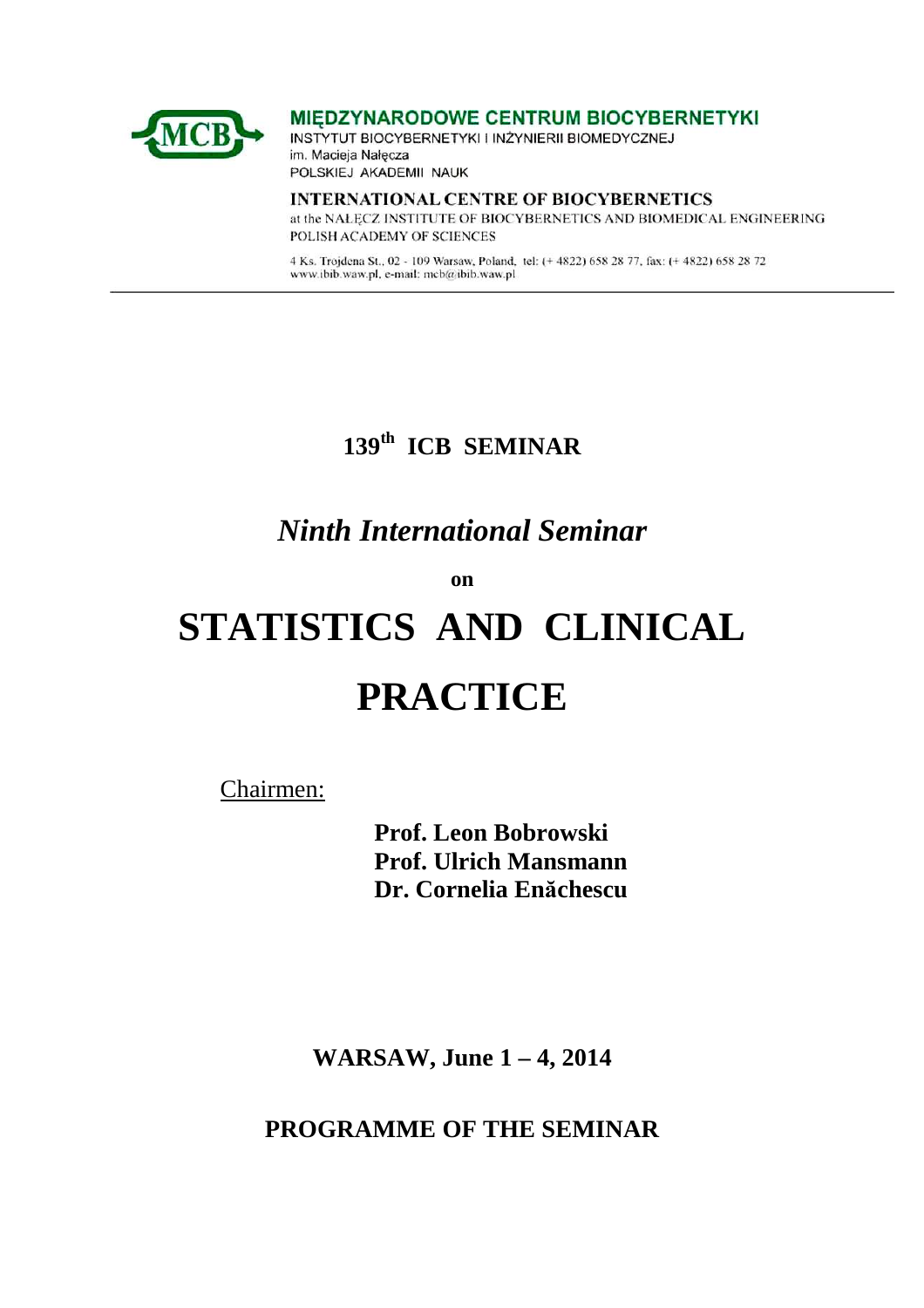#### **Sunday**, **June 1**

#### *GET TOGETHER PARTY FOR LECTURERS AND ACCOMPANYING PERSONS*  **16:30 – 18:00**

**Monday**, **June 2** 

#### **OPENING OF THE SEMINAR 11:00 – 11:15 WELCOME ADDRESS by Marek Darowski (**Poland)

*Director of the Nałęcz Institute of Biocybernetics and Biomedical Engineering of the Polish Academy of Sciences Acting Director of the International Center of Biocybernetics* 

- **11:15 11:50 Ulrich Mansmann** (Germany) *How to handle survival time estimates in randomized controlled trials with treatment switching?*
- **11:50 12:25 Jana Zvárová, K. Chleborád, K. Zvára, T. Dostálová** (Czech Republic*) Electronic oral health record for decision support in dentistry*
- **12:25 13:00 Jan Czerniecki, Robert Milewski, Sławomir Wołczyński** (Poland) *Practical application of DNA as data storage system*
- **13:00 14:00** *LUNCH BREAK*
- **14:00 14:30 Tomasz Burzykowski**, J. Claesen, F. Zamanzad Ghavidel (Poland, Belgium) *Analysis of gene-mapping experiments based on whole-genome sequencing data by using hidden markov-models*
- **14:30 15:00 Zdenek Valenta, Jan Kalina** (Czech Republic) *Exploiting stein's paradox in analysing sparse data from gwas studies*
- **15:00 15:30 Leon Bobrowski (**Poland**)** *Discovering collinear (flat) patterns in multivariate data sets by using CPL functions*
- **15:30 16:00** *COFFEE BREAK*
- **16:00 16:30 Frank Konietschke, Tim Friede** (Germany) *On the analysis of treatment effects with time varying over-dispersed count data*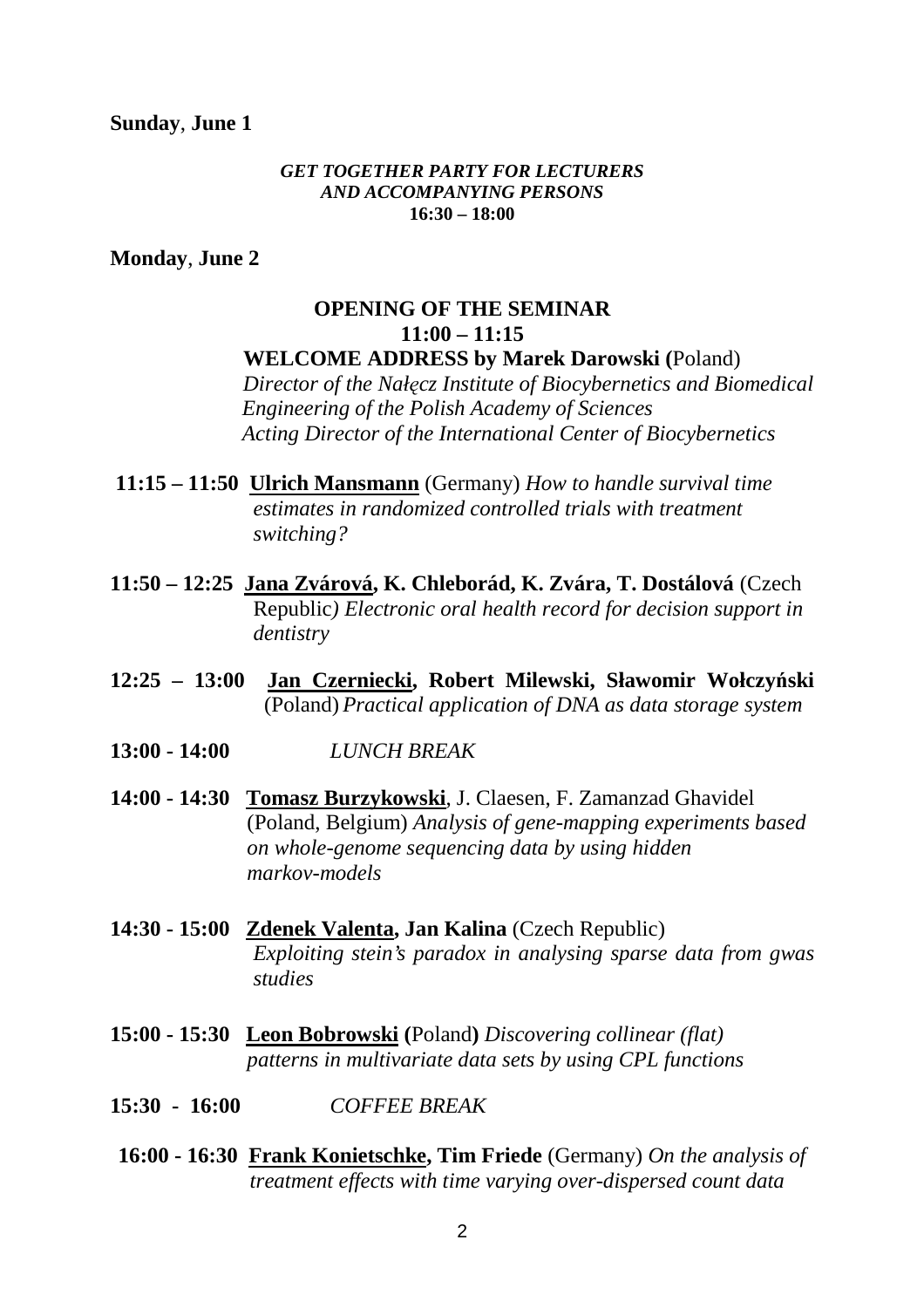**16:30 - 17:00 Arthur Allignol, Reinhard Meister** (Germany) *Pregnancy outcome studies following drug exposure –- some statistical issues*

#### **Tuesday, June 3**

- **10:00 10:30 Anita Pramoda** (USA), **Mariusz Ferenc, Wojciech S. Kozłowski** (Poland) *Automatic early detection and rating of mild cognitive impairment through verification of moto skills on the basis of the clock drawing test*
- **10:30 11:00 Tadeusz Łuba, Grzegorz Borowik, Andrzej Kraśniewski, Piotr Rutkowski, Iwona Ługowska** (Poland) *Application of logic synthesis algorithms for data mining in medical databases*
- **11:00–11:30 Franciszek Bińczyk, Anna Hebda, Paweł Ulrych, Barbara Bobek-Billewicz, Joanna Polańska** (Poland), *Delineation of brain tumour margins using Gaussian mixture model based segmentation of the apparent diffusion coefficient maps*
- **11:30 12:00** *COFFEE BREAK*
- **12:00 12:30 Denis Enăchescu, Cornelia Enăchescu** (Romania) *Machine learning strategies for prediction with highly imbalanced datasets*
- **12:30 13:00 Jan Komorowski** (Poland, Sweden) *Rule networks and interaction detection using rule-based classifiers*
- **13.00 13.30 Anna Wolińska-Welcz, Agnieszka M. Mirek** (Poland) *Multivariate grade methods in clinical research on connections between coronary artery disease and arteriosclerosis in carotid arteries*
- **13.30 14.00 J.Janowicz, Wojciech Glinkowski** (Poland) *Clinical methodologies and statistical testing in Polish orthopaedic literature based on the review of 2012 annals of two journals*
- **14:00 15:00** *LUNCH BREAK*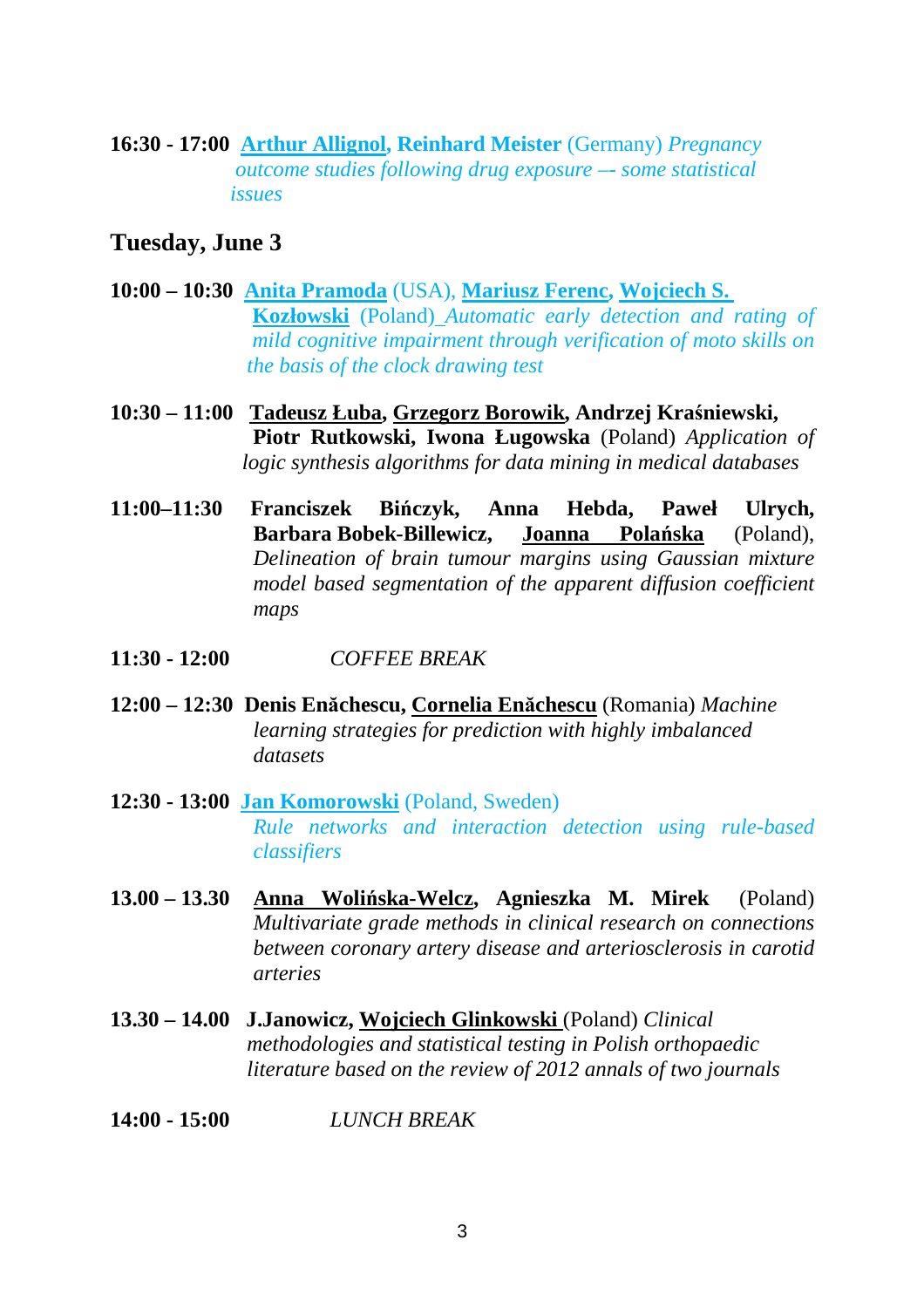#### *POSTER SESSION*  **15:00 – 17:00**

#### **Magdalena Bogdańska**

*Classification of high grade gliomas* 

### **Izabela Chmiel, Maciej Górkiewicz**

*Measuring physical ability among convalescents on the base of patient-reported quality of life: Statistical support for credibility of an individual patient's report* 

#### **Dorota Citko, Dorota Jankowska, Robert Milewski**

*Analysis of sensitization to some aeroallergens using ordinal logistic regression*

### **Małgorzata Ćwiklińska-Jurkowska, Magdalena Wietlicka-Piszcz**

*Accuracy of the genes ranking by permutation tests, impurity measures and combined selection method for classification of microarray data set*

#### **Agnieszka Gniadek, Izabela Chmiel, Maciej Górkiewicz**

*Multi–criteria ranking under pareto criterion: an application to ranking fungi species with respect to their toxicity* 

#### **B. Glinkowska, Izabela Czyżak, Wojciech Glinkowski**

*Back pain infodemiology among children and adolescents internet based survey study in medium size town* 

## **Małgorzata Krętowska**

*Tree-based models in application to competing risks - an overview*

#### **Leon Bobrowski, Tomasz Łukaszuk**

*Examples of prognostic models selection on the base of linear separability* 

#### **Paweł Malinowski**

*Genetic pattern search using margin-based algorithm*

#### **Andrzej Walczak, Edyta Winciorek**

*Integrating Bayesian networks into fuzzy hypothesis testing problem - case based presentation* 

## **Wednesday, June 4**

#### *Statistical standards in medical research projects and publications*

#### Chair: **Ewa Kawalec**